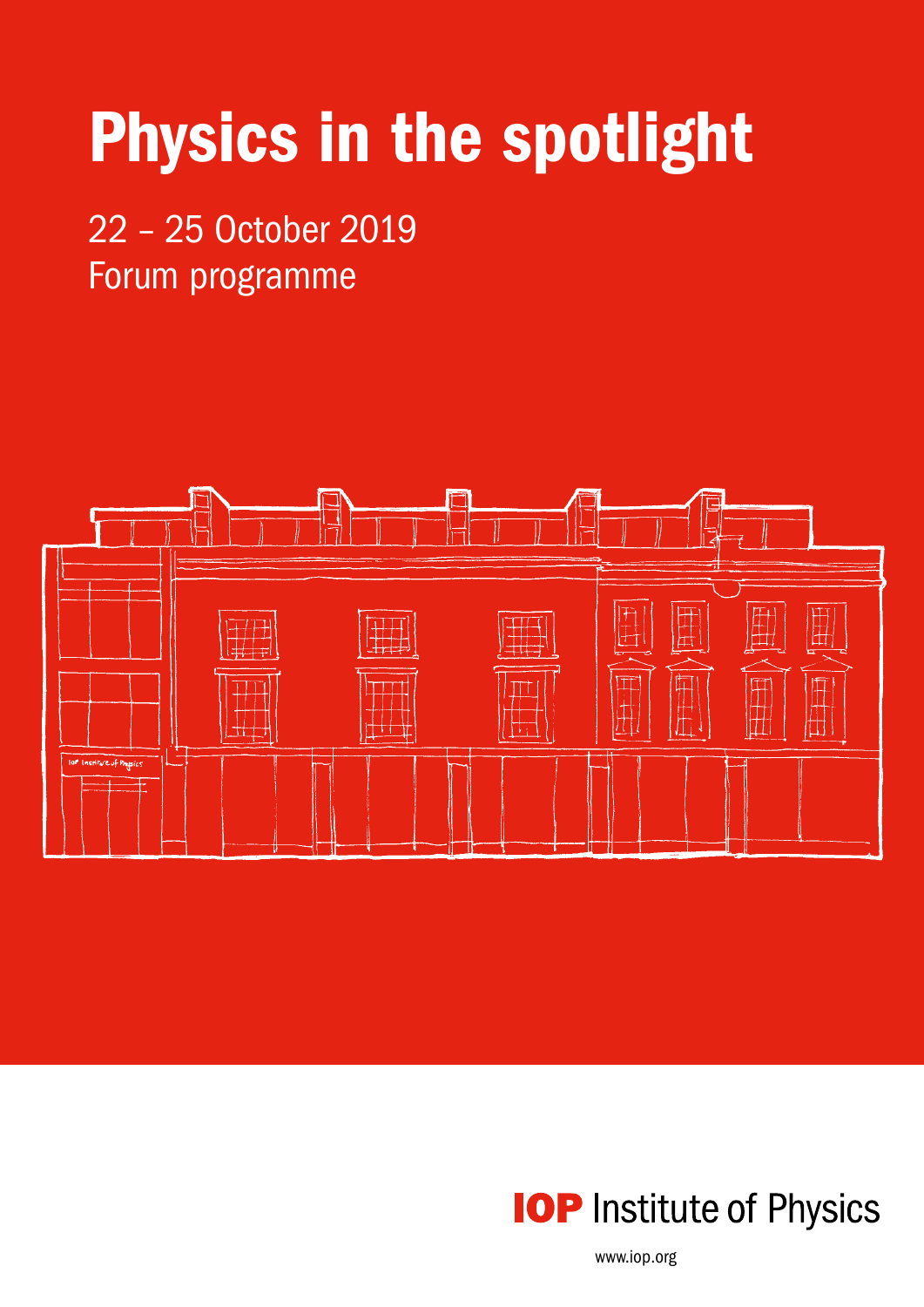## Physics in the spotlight Nelson Controller Melcome

## A four-day physics forum for physicists from the UK and Ireland

The Institute of Physics (IOP) is convening a new type of forum – four days of discussion, debate and knowledge sharing at our flagship King's Cross building.

Members of IOP special interest groups, including leading thinkers in the physics community in the UK and Ireland, will host discussions, talks, meetings and panels to foster debate and exploration of key topics such as oceans and the climate, optics in quantum technologies and machine learning.

The IOP's member-led special interest groups are at the heart of the physics community. They enable you to take part in activities in your particular areas of interest, share and receive expert advice on developments in your sector, grow your network across disciplines, and attend topical and inter-disciplinary sessions.

Over 350 physicists are taking part in Physics in the spotlight's talks, meetings and panels. We welcome attendees from the UK and Ireland, as well as further afield. We hope that you'll all value this opportunity to expand your networks and advance our collective knowledge.

Our eventual ambition is to expand this forum into a larger-scale, wider-ranging gathering in future years, which could become a powerful platform to address current global challenges.

For guests who are unfamiliar with the IOP's work, you can find out more at the membership information desk in the gallery, and about the IOP special interest groups that created this forum.

Over 10,000 IOP members are signed up to at least one of our 51 groups, forging connections, engaging in thought-provoking discussions and making their voices heard. Members can take part in activities in their particular areas of interest, share and receive expert advice on relevant developments, expand their cross-discipline networks, and attend topical and inter-disciplinary sessions.

Finally, our thanks go out to all the volunteers who gave their time and expertise to develop this initiative.

Professor Brian Fulton, CPhys FInstP

Honorary Secretary, Institute of Physics

## Contents list

| Physics in the spotlight   | page 2  |
|----------------------------|---------|
| Welcome                    | page 3  |
| Programme                  | page 4  |
| Become a member of the IOP | page 8  |
| <b>IOP for Business</b>    | page 9  |
| <b>IOP</b> events for 2020 | page 11 |

I'd like to extend a very warm welcome to all our delegates.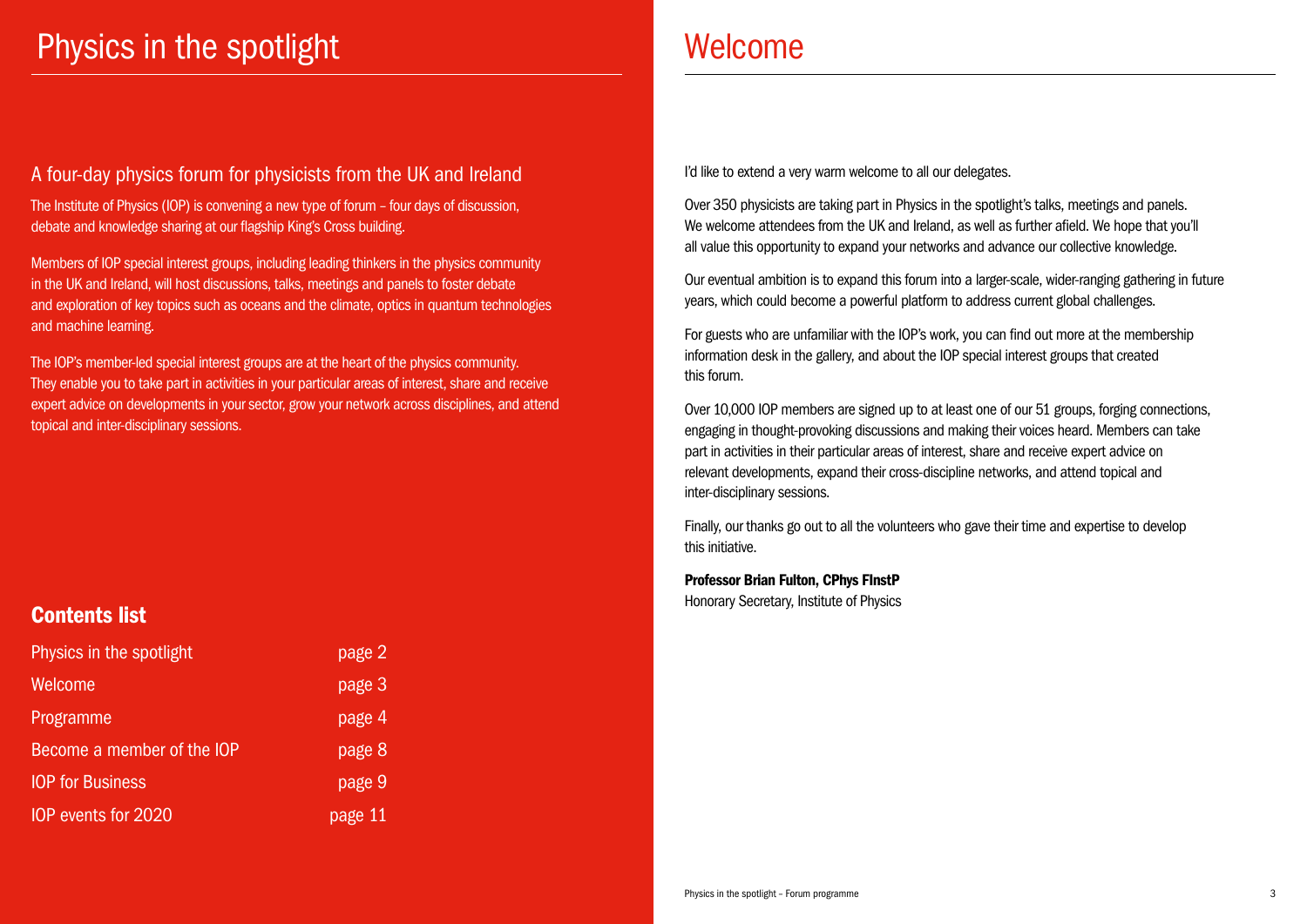## Programme

## Tuesday 22 October

### 09:00 Welcome, registration and refreshments Talking about the physics of our climate change world: what is happening and what can we do? Organised by the IOP Physics Communicators Group 9:30 | Discussants share their perspective Audrey Alejandro: LSE,UK; John Bruun: University of Exeter, UK; Spiros Evangelou: University of Ioannina, Greece; Guillaume Wright: IOP Publishing, UK; and Peter Young: Lancaster University, UK Theatres 1&2

| 12:00 | <b>Welcome, registration and refreshments</b>                                                                       |
|-------|---------------------------------------------------------------------------------------------------------------------|
| 12:30 | Lunch<br>Gallery                                                                                                    |
|       | <b>Physics aspects of the UK nuclear innovation</b><br>Organised by the IOP Nuclear Industry Group and Energy Group |
| 14:00 | Introduction: Dan Wolff, NIRO, UK<br>Theatres 1&2                                                                   |
| 14:15 | Digital reactor design: Albrecht Kyrieleis, Wood Nulcear, UK<br>Theatres 1&2                                        |
| 14:45 | Thermal hydraulics: Richard Underhill, Frazer-Nash Consultancy, UK<br>Theatres 1&2                                  |
| 15:15 | Coffee break                                                                                                        |
| 15:40 | Reactor physics: Beth Slingsby and Allan Simpson, National Nuclear Laboratory, UK<br>Theatres 1&2                   |
| 16:10 | <b>Fuels: James Gath and Joel Lucas, National Nuclear Laboratory, UK</b><br>Theatres 1&2                            |
| 16:40 | Panel discussion: all speakers: Chaired by Paul Nevitt, National Nuclear Laboratory, UK<br>Theatres 1&2             |
| 17:00 | <b>Drinks reception</b><br>Gallery                                                                                  |

### Wednesday 23 October

| 11:00 | Focus group discussion<br>Theatres 1&2               |
|-------|------------------------------------------------------|
| 12:00 | Focus groups report back and summary<br>Theatres 1&2 |
| 12:30 | Lunch<br>Gallery                                     |

## Wednesday 23 October (continued)

|       | <b>Environmental physics day: oceans</b><br>Organised by the IOP Environmental Physics Group                                                  |
|-------|-----------------------------------------------------------------------------------------------------------------------------------------------|
| 13:30 | The ocean: brake, accelerator and warning lights of the cline<br>Theatres 1&2                                                                 |
| 14:15 | The role of the ocean in climate variability: Dr Jon Robson,<br>Theatres 1&2                                                                  |
| 15:00 | <b>Break</b>                                                                                                                                  |
| 15:10 | Oceans apart then back together again: the role of the or<br><b>Dr Paul Halloran, University of Exeter, UK</b><br>Theatres 1&2                |
| 15:55 | Investigating the role of the ocean in past climate events: t<br>Dr David Thornalley, University College London, UK<br>Theatres 1&2           |
| 16:40 | <b>Q&amp;A and discussion</b><br>Theatres 1&2                                                                                                 |
|       | <b>Chadwick and Meitner: discoveries that changed the world</b><br>Organised by the IOP History of Physics Group                              |
| 17:30 | Chadwick and Meitner: discoveries that changed the world<br><b>Professor Gerry Lander, Institut Laue Langevin, Grenoble,</b><br>Seminar rooms |
| 18:30 | Drinks reception<br>Gallery                                                                                                                   |

## Thursday 24 October

| 09:00 | <b>Welcome, registration and refreshments</b>                                                                                                                                |  |
|-------|------------------------------------------------------------------------------------------------------------------------------------------------------------------------------|--|
|       | Introduction to machine learning in physics, with ap<br>Organised by the following IOP special interest groups: Computat<br>Particle Accelerators & Beams and Plasma Physics |  |
| 09:30 | Session opening by the Computational Physics Group<br>Theatres 1&2                                                                                                           |  |
| 09:40 | Training neural networks for physics applications: an ov<br>Armando Vieira: Hazy, UK<br>Theatres 1&2                                                                         |  |
| 10:10 | A fourth paradigm? The challenges of using machine le<br>Theatres 1&2                                                                                                        |  |
| 10:40 | <b>Darren Price:</b> Alan Turing Institute, UK<br>Theatres 1&2                                                                                                               |  |
| 11:10 | <b>Break</b>                                                                                                                                                                 |  |

#### climate system: Dr Richard Wood, UK Met Office, UK

son, University of Reading, UK

ne oceans on climate from centennial to tectonic timescales

ts: the day after tomorrow, yesterday

ble, France

**plications** tional Physics, Polymer Physics,

verview and application to RBS automation

earning in physics: Keith Butler: STFC, UK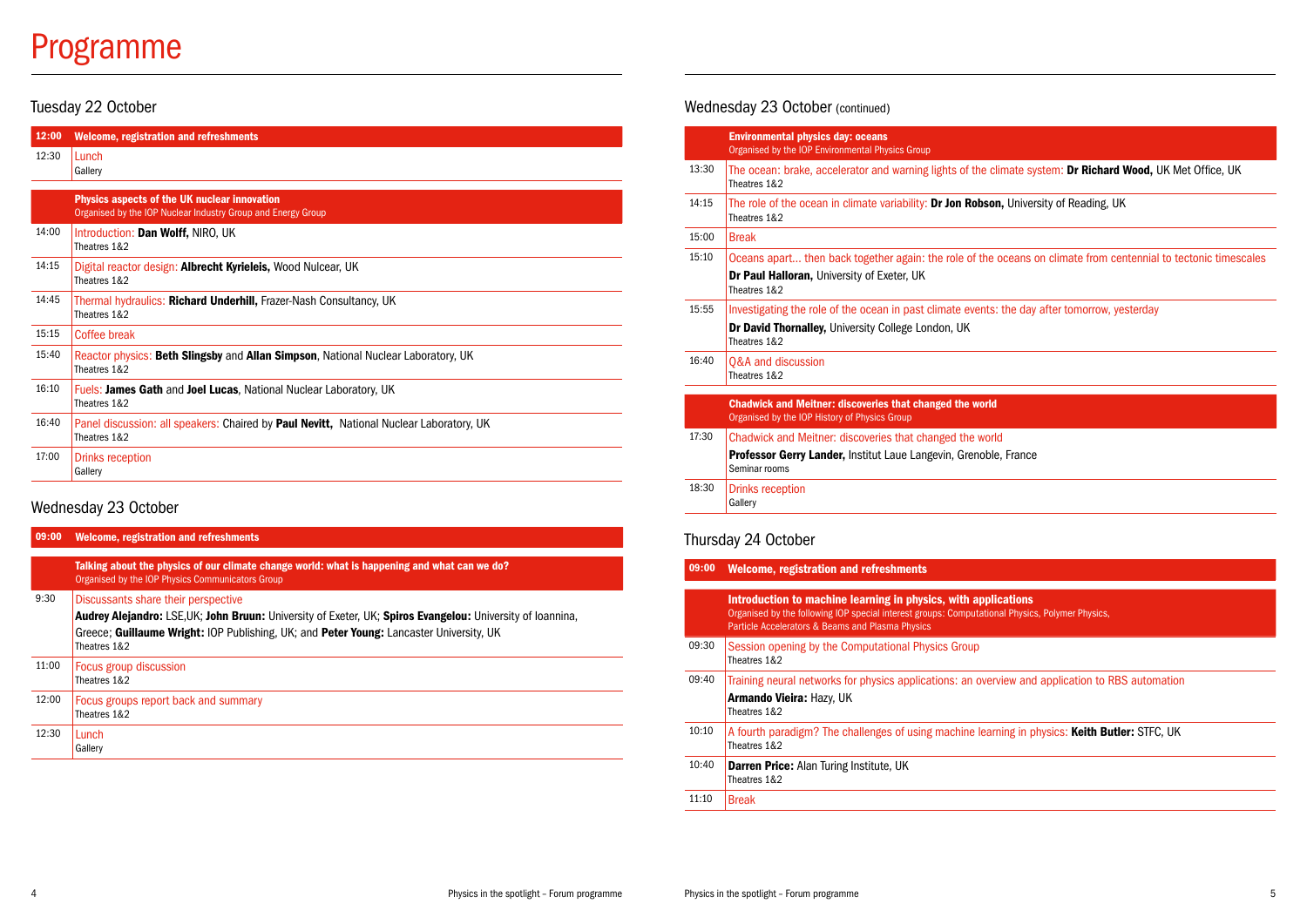## Thursday 24 October (continued)

## Friday 25 October

| 09:30 | Registration, breakfast and networking                                                                                                                                               |  |
|-------|--------------------------------------------------------------------------------------------------------------------------------------------------------------------------------------|--|
|       | The late breakfast: access to funding & finance,<br><b>Hosted by lan Tracey: Knowledge Transfer Network, UK and Nic</b><br>Organised by the IOP Business Innovation and Growth Group |  |
| 10:00 | A three-minute introduction on how to do a 30 second pitch<br>Theatres 1&2                                                                                                           |  |
| 10:30 | Networking hour: an opportunity to make connections with inve<br>Theatres 1&2                                                                                                        |  |
| 11:30 | Open mic: companies pitch to the room - 30 seconds each a<br>Theatres 1&2                                                                                                            |  |
| 11:45 | Workshop: UK grant applications<br>Theatres 1&2                                                                                                                                      |  |
| 12:30 | Lunch<br>Gallery                                                                                                                                                                     |  |

| 11:30 | Data-driven discovery of functional materials: Jacqui Cole: University of Cambridge/Rutherford, UK<br>Theatres 1&2                                                                   |       |                                                                                                                                                                                                                  |
|-------|--------------------------------------------------------------------------------------------------------------------------------------------------------------------------------------|-------|------------------------------------------------------------------------------------------------------------------------------------------------------------------------------------------------------------------|
| 12:00 | Bayesian inference in condensed matter physics: learning force fields and wave functions<br>Aldo Glielmo: International School for Advanced Studies (SISSA), Italy<br>Theatres 1&2   |       |                                                                                                                                                                                                                  |
| 12:30 | Lunch<br>Gallery                                                                                                                                                                     |       |                                                                                                                                                                                                                  |
|       | <b>Machine learning in soft and biological matter</b><br>Organised by the IOP Computational Physics Group<br>and Polymer Physics Group                                               |       | <b>Machine learning in plasma and accelerator physics</b><br>Organised by the IOP Computational Physics Group, Plasma<br>Physics Group and Particle Accelerators & Beams Group                                   |
| 14:00 | Session opening by the Polymer Physics Group<br>Seminar rooms                                                                                                                        | 14:00 | Session opening by the Particle Accelerators and<br>Beams Group & Plasma Physics Group<br>Theatres 1&2                                                                                                           |
| 14:05 | Interpolation of intermolecular potentials via<br>machine learning<br><b>Richard Graham: University of Nottingham, UK</b>                                                            | 14:05 | Tom Holmes: University of Sheffield, UK<br>Theatres 1&2                                                                                                                                                          |
| 14:35 | Seminar rooms<br>Inferring the hidden rules of cellular behaviour<br>through computer vision and deep learning<br>Alan Lowe: University College London, UK                           | 14:35 | Data Driven Modelling of Plasma in Tokamaks<br>Vignesh Gopakumar: United Kingdom Atomic<br>Energy Authority, UK<br>Theatres 1&2                                                                                  |
| 14:35 | Seminar rooms<br>Inferring the hidden rules of cellular behaviour<br>through computer vision and deep learning<br>Alan Lowe: University College London, UK<br>Seminar rooms          | 15:05 | CLARA-Net: a framework for integrating accelerator<br>experiments, simulations and machine learning:<br>Matthew King, followed by Neural networks for<br>RF-breakdown detection: Hannah Kockelbergh,<br>STFC, UK |
| 15:05 | Adventures with Gaussian process emulators<br>for uncertainty and sensitivity analysis<br>for cardiac models<br><b>Richard Clayton: University of Sheffield, UK</b><br>Seminar rooms |       | Theatres 1&2                                                                                                                                                                                                     |
| 15:35 | <b>Break</b><br>Gallery                                                                                                                                                              | 15:35 | <b>Break</b><br>Gallery                                                                                                                                                                                          |
| 15:50 | <b>Dimitris Pinotsis: University of London, UK</b><br>Seminar rooms                                                                                                                  | 15:50 | <b>Discussion and close</b><br>Theatres 1&2                                                                                                                                                                      |

## Thursday 24 October (continued)

| 16:20 | Assessment of low dose-rate intraprostatic<br>brachytherapy with automated segmentation and<br>registration between clinical imaging<br>Rollo Moore and Ladislav Urban: The Royal<br>Marsden NHS Foundation Trust, UK<br>Seminar rooms |
|-------|----------------------------------------------------------------------------------------------------------------------------------------------------------------------------------------------------------------------------------------|
| 16:50 | Discussion and close<br>Seminar rooms                                                                                                                                                                                                  |
| 17:00 | <b>Drinks reception</b><br>Gallery                                                                                                                                                                                                     |

| 15:50 | Discussion and close<br>Theatres 1&2 |
|-------|--------------------------------------|
|       |                                      |

### Ind Nicola Musgrove: Oxinet, UK

vith investors, companies and funding advisers

each and fast paced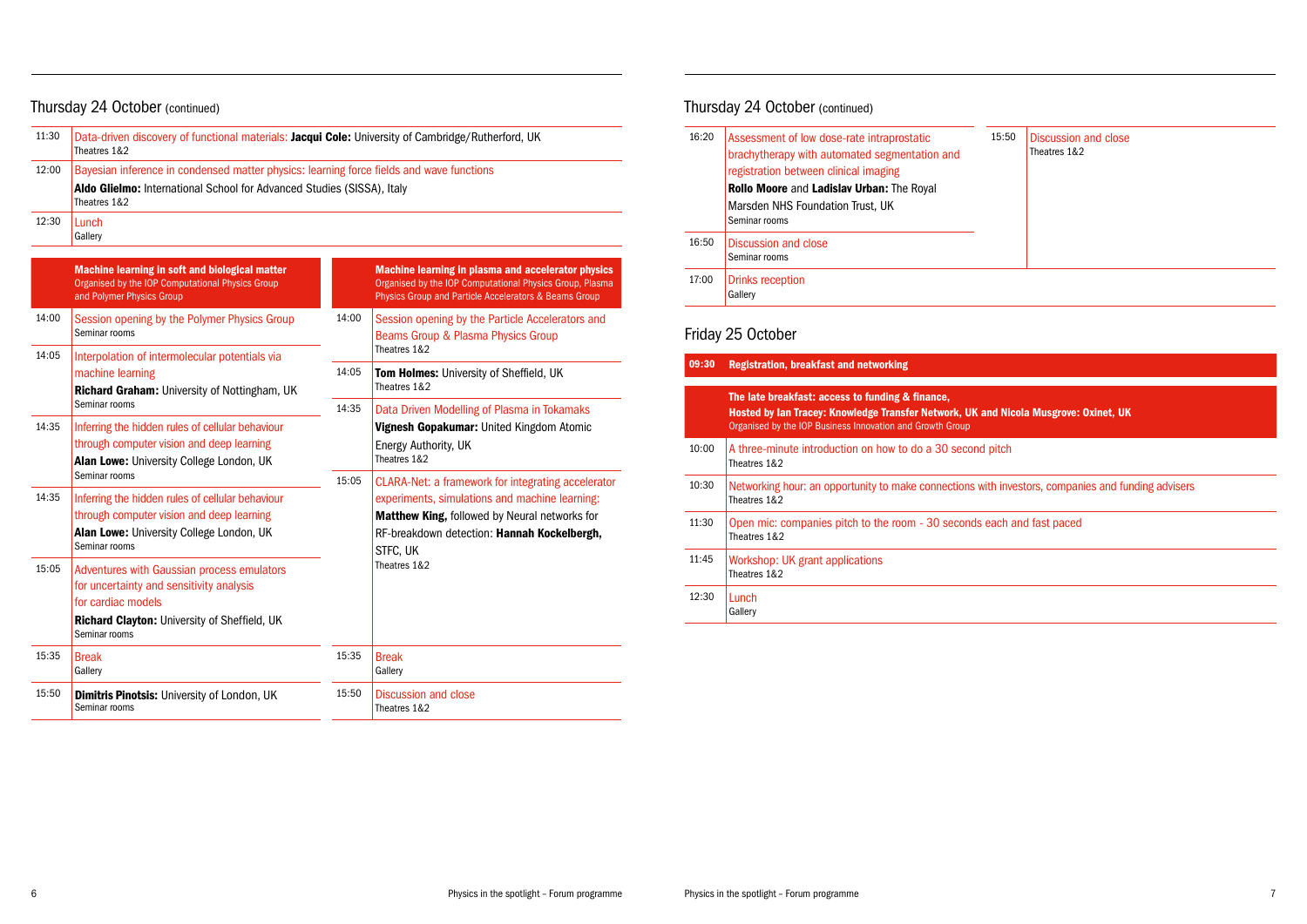The IOP is the professional body and learned society for physics in the UK and Ireland. Membership puts you at the heart of a vibrant community, including peers from academia, industry, education, training and beyond, coming together to shape the future of physics.

Through our special interest groups, events, and volunteering, our members work together to increase their own and society's knowledge, understanding and enjoyment of physics.

You can find out more, or join the IOP, at iop.org/join, or contact us via membership@iop.org or 020 7470 4800.

You'll have access to tailored career development support at every stage of your career. And IOP professional registrations are a way to show you're committed to lifelong learning, with the latest knowledge and skills in your sector: find out more at iop.org/professional-registration. We also provide a clear pathway to help you progress through the three categories of membership: Associate Members, Members and Fellows.

The IOP is your platform to engage and network with fellow physicists, at a pivotal point in our history; our ambitious new strategy reflects our discipline's exceptional potential to benefit society. We continue to press government and policy-makers to secure the strongest possible outcome for physics and for our society.

To sign up to hear about IOP Business Briefings or to find out about other business-related activities, email business@iop.org or follow us on Twitter and LinkedIn at #IOPBusiness.

## IOP special interest groups

The IOP has 51 member-led special interest groups, covering a wide range of subjects. These communities are an excellent way to make connections and engage in thought-provoking discussion. Members disseminate knowledge of their field through conferences, workshops and publications, as well as awarding student bursaries and responding to policy consultations.

To join a special interest group, you must be a member of the IOP: for more details visit iop.org/groups, email groups@iop.org or call us on 020 7470 4860.

## IOP Business Briefings

Our Business Briefings are designed to provide practical business support and connect entrepreneurs and start-ups with their peers across industry. Events include talks from experts in their fields and one to one sessions.

Our Business Briefings programme for 2019 covers essential business and leadership topics. If you have a physics-based innovation but don't know how to bring it to market, we can help with information and contacts. If you're a start-up in need of practical advice and guidance to grow your business, we can offer support.

## The IOP Accelerator Centre

IOP Business Briefings are held at the new IOP Accelerator Centre, in our flagship building in London's Kings Cross. This is our affordable, fully-serviced workspace for entrepreneurs, micro- and small businesses bringing physics-based innovation to market in any sector.

The Accelerator Centre offers affordable workspace in the heart of London's Knowledge Quarter, a partnership of over 100 organisations devoted to advancing and disseminating knowledge.

To find out more, email accelerator@iop.org.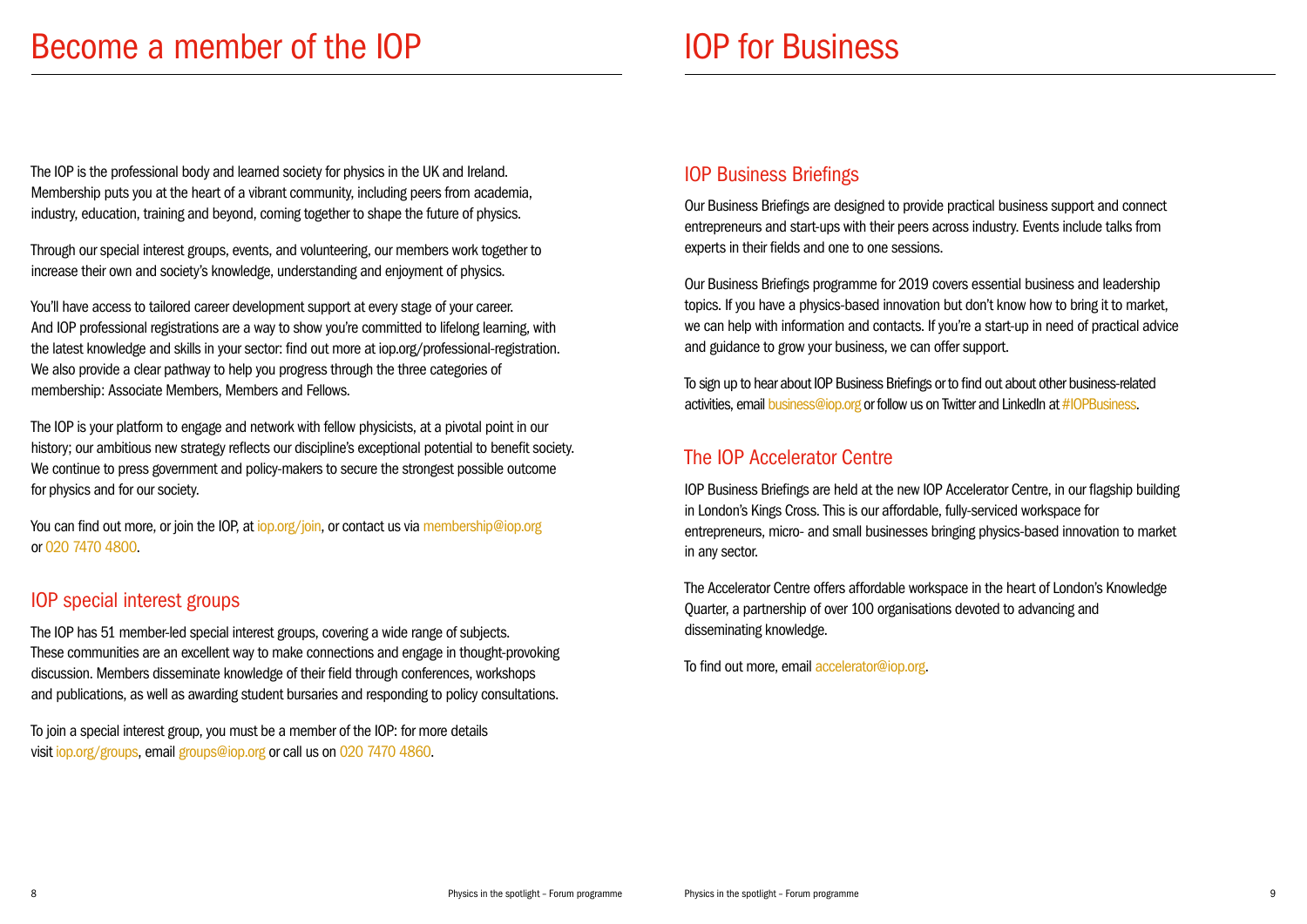

## IOP events for 2020

#### Anglo-French Physical Acoustics Conference (AFPAC) 2020

15 – 17 January 2020 Selsdon Park Hotel, UK Organised by the IOP Physical Acoustics Group

#### 2020 Physics in Food manufacturing conference

15 – 17 January 2020 Weetwood Hall Estate, UK Organised by the IOP Physics in Food Manufacturing Group

### Joint Astroparticle Physics (APP), High Energy Particle Physics (HEPP) and Nuclear Physics (NP) conference

6 – 9 April 2020 University of Edinburgh, UK Organised by the IOP APP Group, HEPP Group and NP Group

#### Magnetism 2020

20 – 21 April 2020, Cutlers Hall Sheffield, U K Organised by the IOP Magnetism Group

### 47th Plasma Physics Conference

21 – 24 April 2020 Institute of Physics, UK Organised by the IOP Plasma Physics Group

#### Training course on vacuum systems design and maintenance

2 – 5 June 2020 Institute of Physics, UK Organised by the IOP Vacuum Group

#### Fourth international conference on the history of physics

17 – 19 June 2020 Trinity College, Ireland Organised by the IOP History of Physics Group

#### Photon 2020

1 – 4 September 2020 East Midlands Conference Centre, UK

#### 26th international conference on DNA computing and molecular programming

13 – 18 September 2020 University of Oxford, UK Organised by the IOP Biological Physics Group

#### Polymer physics meeting: a retirement conference for Dame Athene Donald

21 – 22 September 2020 Churchill College, Cambridge, UK Organised by the IOP Polymer Physics Group

#### Nuclear Forensics (NuFor)

14 – 15 October 2020 Institute of Physics, UK Organised by the IOP Materials and Characterisation Group

## For information about all IOP conferences and events, visit iop.org/conferences